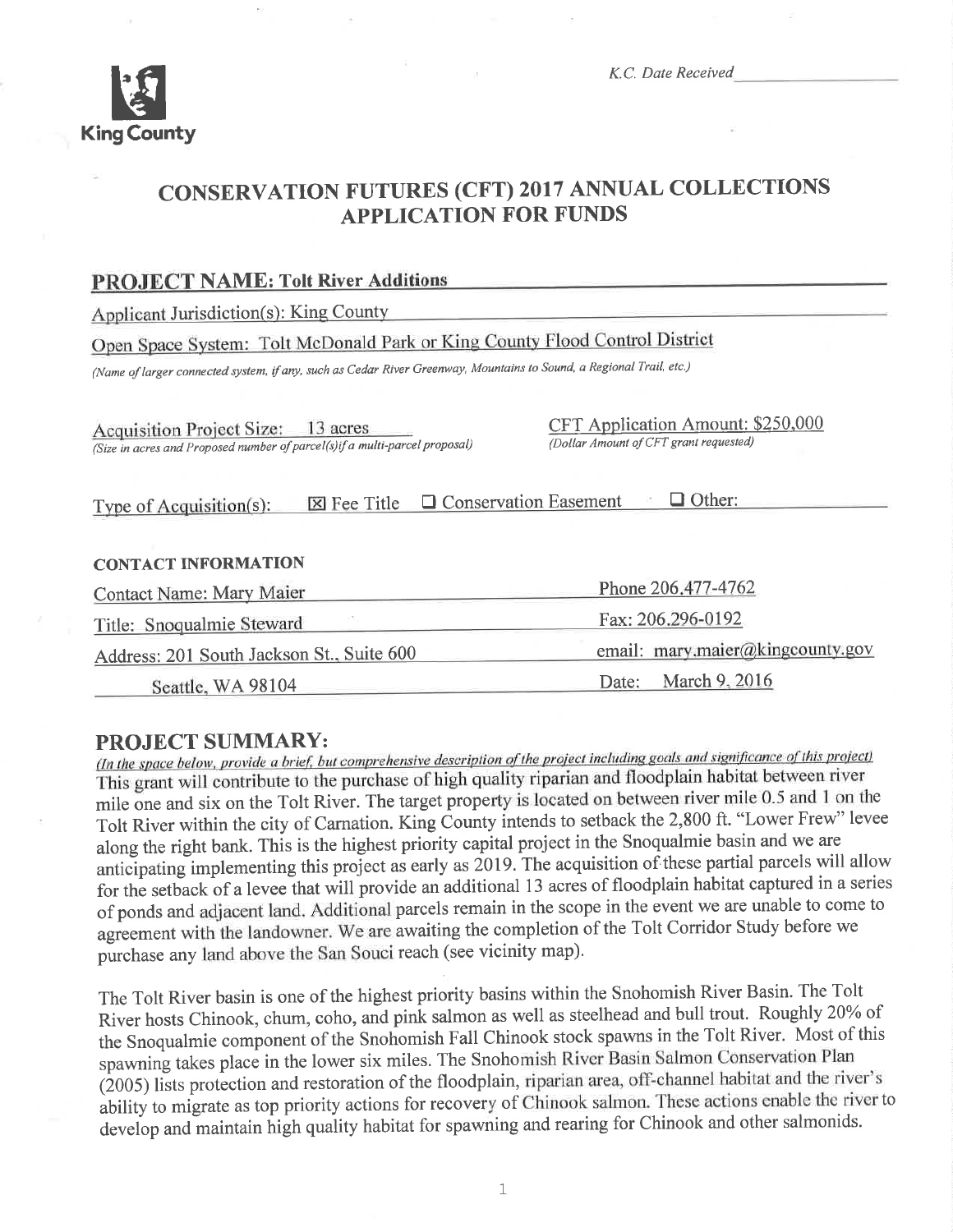#### 1. OPEN SPACE RESOURCES

Please review the attached evaluation criteria. For the **proposed acquisition parcel(s)**, please (1) mark only those criteria that apply, and (2) thoroughly, yet succinctly describe in the space below how the proposed acquisition satisfies each marked criteria.

- $\boxtimes$  A. Wildlife habitat or rare plant reserve
- $\boxtimes$  B. Salmon habitat and aquatic resources
- E C. Scenic resources
- $\Box$  D. Community separator
- EI E. Historic/cultural resources
- $\Box$  F. Urban passive-use natural area/greenbelt
- El G. Park/open space or natural corridor addition
- EH. Passive recreation opportunity/unmet needs

Wildlife habitat or rare plant reserve - The Tolt River corridor provides excellent habitat for a number of native songbirds, amphibians, hawks, ospreys and bald eagles, waterfowl and small to large-sized mammals including coyotes, bobcats, black bears, beavers and other native species that require intact habitat and/or relative isolation from human communities. The Tolt River is part of the King County Wildlife Network.

Salmon habitat and aquatic resources -The Tolt River basin is one of the highest priority basins in the Snohomish River Basin Salmon Conservation Plan (2005). The primary emphasis of the salmon recovery strategy is to protect and restore rearing and refuge habitat for salmonids. This project will protect existing side channel features and, in the long term, restore the processes that contribute to higher salmon productivity. The table below captures the species and life histories present in the Tolt River.

| <b>Species</b>                    | <b>Life History Stage Present</b>                       | <b>Unique Population</b>      |
|-----------------------------------|---------------------------------------------------------|-------------------------------|
| Chinook                           | Adult spawning, sub-yearling rearing & yearling rearing | Snoqualmie River Fall Chinook |
| Steelhead                         | Adult spawning, sub-yearling rearing & yearling rearing | Snoqualmie Winter Steelhead   |
| <b>Bull Trout/Dolly</b><br>Varden | Sub adult/Adult rearing/foraging                        |                               |
| Coho                              | Adult spawning and juvenile rearing                     |                               |
| Pink                              | Adult spawning and brief juvenile rearing               |                               |
| Chum                              | Adult spawning and brief juvenile rearing               |                               |

Scenic Resources – The lower Tolt basin forms part of the viewshed from State Highway 203; the primary arterial between I-90 and US-2 (Monroe). A forested corridor along the Tolt River contributes to the forest character which is a defining feature of the viewshed. This parcel provides scenic views of the Tolt River.

Historic/cultural resources – The entire Tolt River corridor was an important focal point of the Snoqualmie culture. Rich archeological sites are known to exist throughout the Tolt indicating that communities have extensively used this area for centuries.

Park/open space or natural corridor addition – This project will add approximately 13 acres to a reach with significant ownership in King County Parks and Flood Control District. Properties along the Tolt corridor are connected to the 90,000 acre Snoqualmie Forest over which the county owns a conservation easement.

Passive recreation opportunity/unmet need -Properties will provide opportunities for passive recreation such as fishing, hiking and bird watching and access to the river for the greater Carnation area.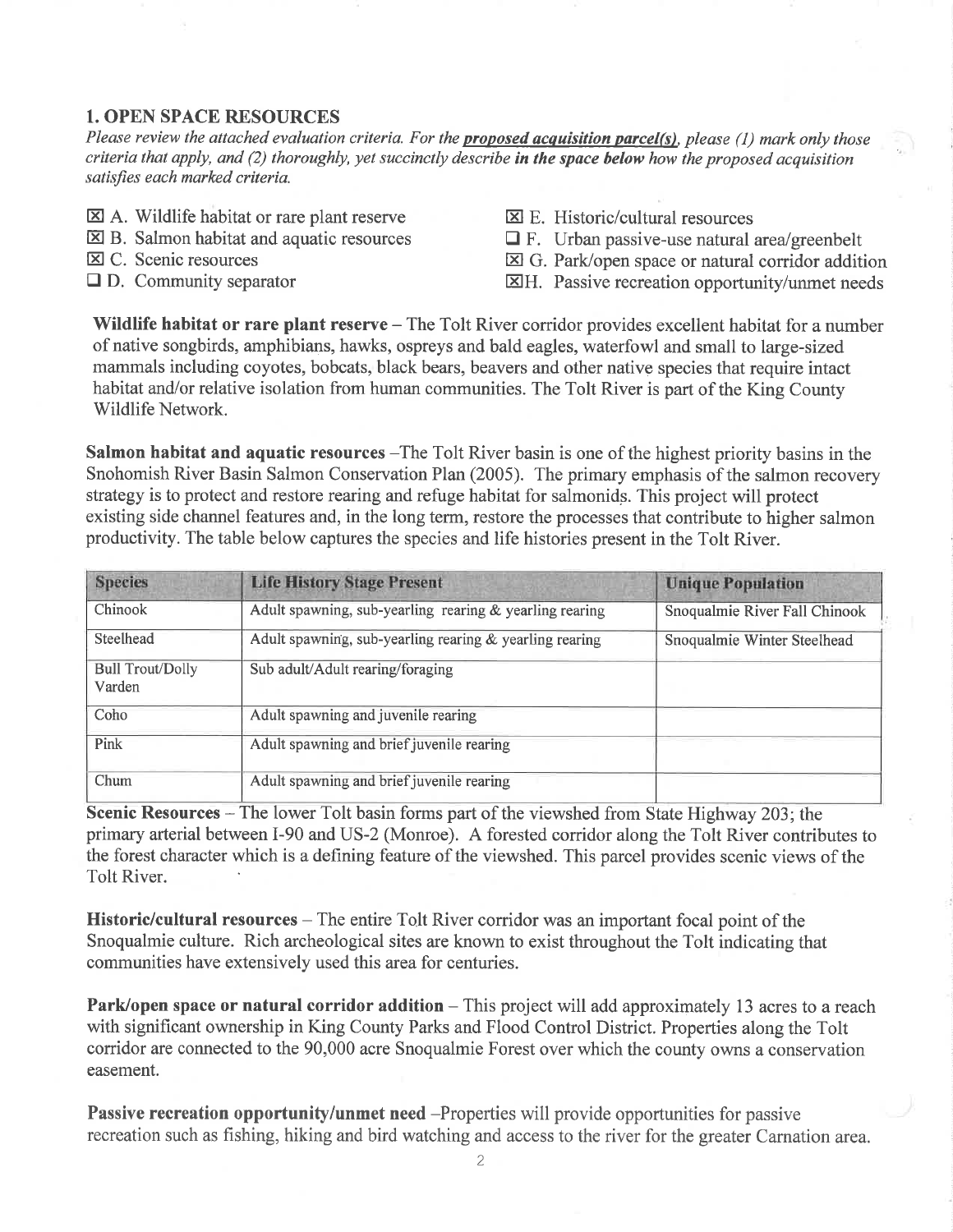#### 2. ADDITIONAL FACTORS

For the **proposed acquisition parcel(s)**, please (1) mark all criteria that apply, and (2) thoroughly, yet succinctly describe in the space below how the proposed acquisition satisfies each marked criteria.

- $\boxtimes$  A. Educational/interpretive opportunity
- $\Box$  B. Threat of loss of open space resources
- $\boxtimes$  C. Ownership complexity/willing seller(s)/ownership interest proposed
- $\boxtimes$  D. Partnerships Describe any public or private partnerships that will enhance this project:
- $\boxtimes$  E. Is the property identified in an adopted park, open space, comprehensive, or community plan?
- $\Box$  F. Transferable Development Credits (TDC) participation

Educational/interpretive opportunity - The acquisition of land along the Tolt River and subsequent removal or setback of levees and revetments provides a good opportunity for residents of the greater Carnation area and river users to better understand the dynamic nature of the Tolt River and how that translates to fish and wildlife habitat. The anticipated Lower Free levee setback - the project for which this acquisition is being pursued - is in close proximity to the Snoqualmie Trail. This provides an excellent interpretive opportunity for trail users to learn more about riverine processes and restoration efforts.

Ownership complexity/willing seller(s)/ownership interest proposed - We have an agreed upon price with the owner for the sale of the property. He is in the process of selling the land to a developer that will build housing units behind the area that the county is purchasing and the subsequent new levee. The city of Carnation is involved and supportive of the acquisition, the proposed development and the levee setback project.

Partnerships - We are working with the current landowner, the proposed developer and the city of Carnation on the details that will allow the levee setback project and the development. We plan to work with the Snoqualmie Tribe on elements of the restoration project.

Is the property identified in an adopted park, open space, comprehensive, or community plan? The project is in the Snohomish River Basin Salmon Conservation Plan (2005) that has been adopted as part of the NOAA approved Puget Sound Chinook Recovery Plan. The project is also listed on the Snohomish Basin (WRIA 7) 4-year Work Plan and the Food Hazard Management Plan (2006).

### 3. STEWARDSHIP AND MAINTENANCE

How will the property be stewarded and maintained? Does the property lend itself to volunteer stewardship opportunities? How will ongoing stewardship and maintenance efforts be funded?

Depending on the location of the parcel, the properties will be placed in either the King County Flood Control District (FCD) or in the Parks' inventory. FCD general property stewardship involves removing all buildings on the site, replanting of demolition areas with native vegetation, controlling invasive plants, and enhancing riparian areas on the site. Volunteer stewardship opportunities may be possible where appropriate. The Rivers Section will utilize the King County Flood Control District's annual budget for stewardship and maintenance activities. In addition, King County plans to use Surface Water Management Capital Budget and grants to supplement these funds for stewardship.

Natural Areas are primarily managed to preserve and/or restore ecosystem processes. By working to keep the ecosystem processes intact, we can preserve habitat conditions preferred by native species, thereby protecting our ecological heritage. Site Management Guidelines for a Natural Area are implemented by the Natural Resource Lands staff in the Department of Natural Resources and Parks. Examples of Site Management Guidelines for King County Natural Areas can be found on the web (http://dnr.metrokc.gov/wlr/lands/natural/ecological.htm). The Natural Resource Lands staff has an annual budget for land management.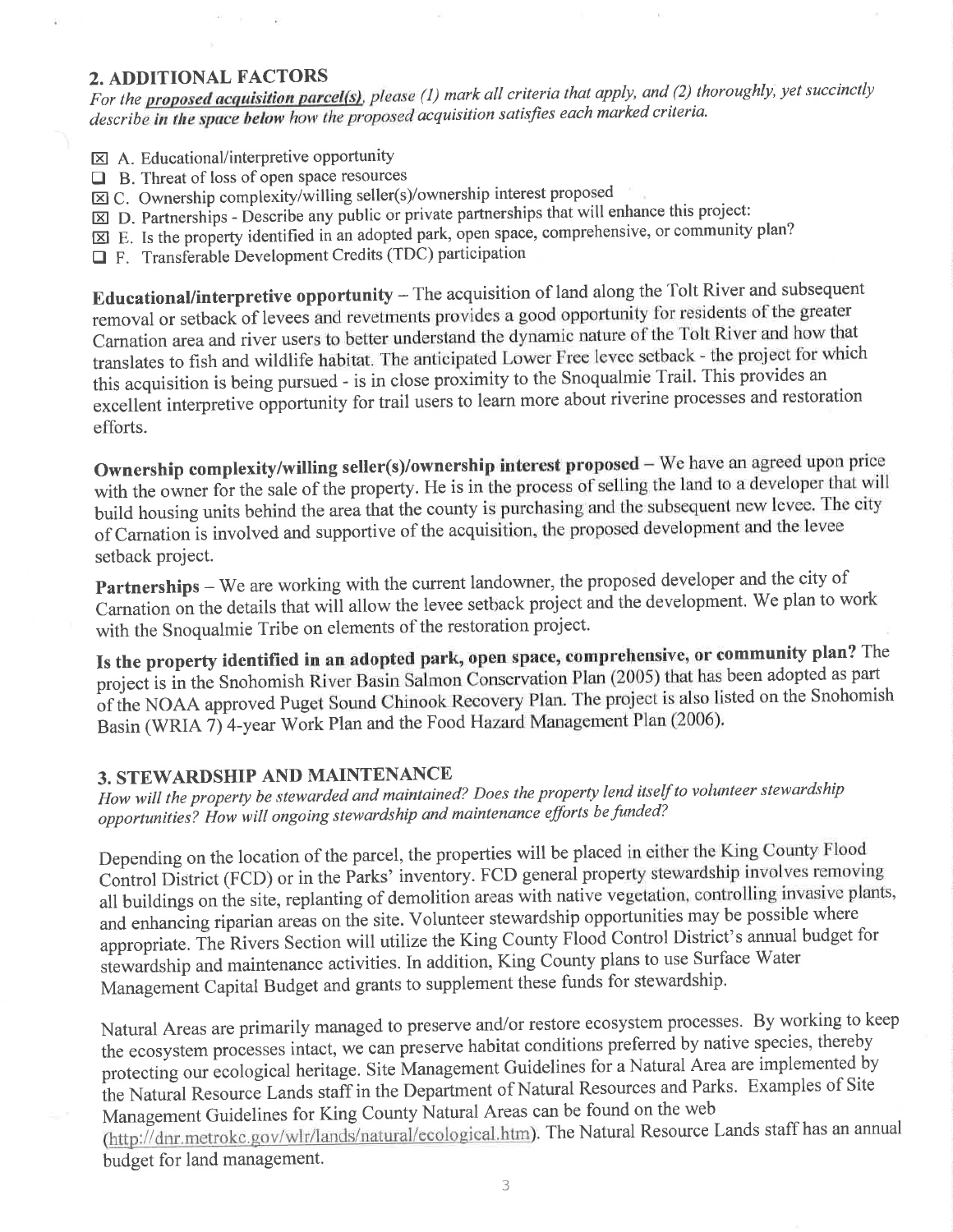#### 4. PROJECT BUDGET

| $\Box$ TOTAL CFT APPLICATION AMOUNT* | \$250,000 |
|--------------------------------------|-----------|
| TOTAL PARKS LEVY APPLICATION AMOUNT* |           |

#### Estimation of property value:

Briefly describe how land values have been estimated, i.e. appraisal, property tax assessment, asking price, Ietter of value or other means.

Property values are based on recent comparable sales along the Tolt River.

| <b>PROJECT COSTS</b>                                   | <b>ESTIMATED DOLLAR</b><br><b>AMOUNT OR RANGE</b> |  |
|--------------------------------------------------------|---------------------------------------------------|--|
| Total property interest value                          | \$550,000                                         |  |
| Title and appraisal work                               | \$8,000                                           |  |
| Closing, fees, taxes                                   | \$2,000                                           |  |
| Boundary line adjustment                               | 30,000                                            |  |
| Hazardous waste reports                                | \$2,000                                           |  |
| Directly related staff, administration and legal costs | \$8,000                                           |  |
| <b>Total Project Costs (CFT and other funds)</b>       | \$600,000                                         |  |

| <b>MATCHING FUNDS: Existing Sources</b>             | (Date)                        | (Dollar Amount)              |
|-----------------------------------------------------|-------------------------------|------------------------------|
|                                                     | <b>Expended or Committed</b>  | <b>Expended or Committed</b> |
| <b>KC Flood Control District</b>                    | Secured in current FCD budget | \$350,000                    |
| <b>Total Matching Funds</b><br>Currently Identified |                               | \$350,000                    |
| Unidentified Remaining Match Need:                  |                               | <b>SO</b>                    |

Unidentified remaining match need: What funds are anticipated, and what is the time frame? Please discuss briefly how the unidentified remaining match need above will be met.

## 5. IN-KIND CONTRIBUTIONS FROM PARTNERSHIPS

| <b>Brief Activity Description</b> | <b>Dollar Value of In-</b><br>kind Contribution | <b>Status</b><br>(Completed, or<br>Proposed in future?) | <b>Activity Date Range</b><br>(When was activity completed?<br>or, date proposed in future) |
|-----------------------------------|-------------------------------------------------|---------------------------------------------------------|---------------------------------------------------------------------------------------------|
|                                   |                                                 |                                                         |                                                                                             |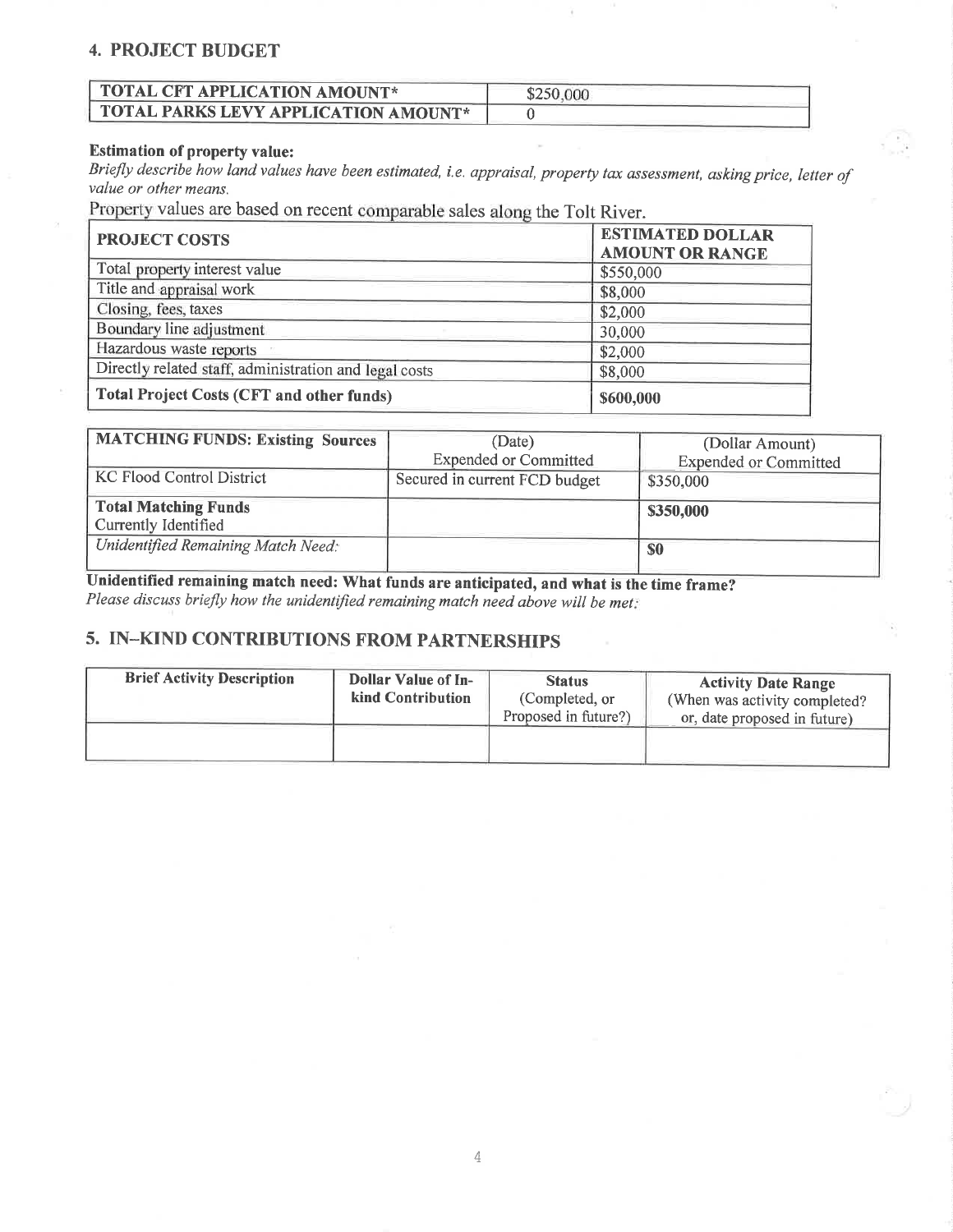



The informalion included on this map has been compiled by King County slaft from a variety of sources and is subject to change without natics. King County makes no representations or warranties, express of implied, as to a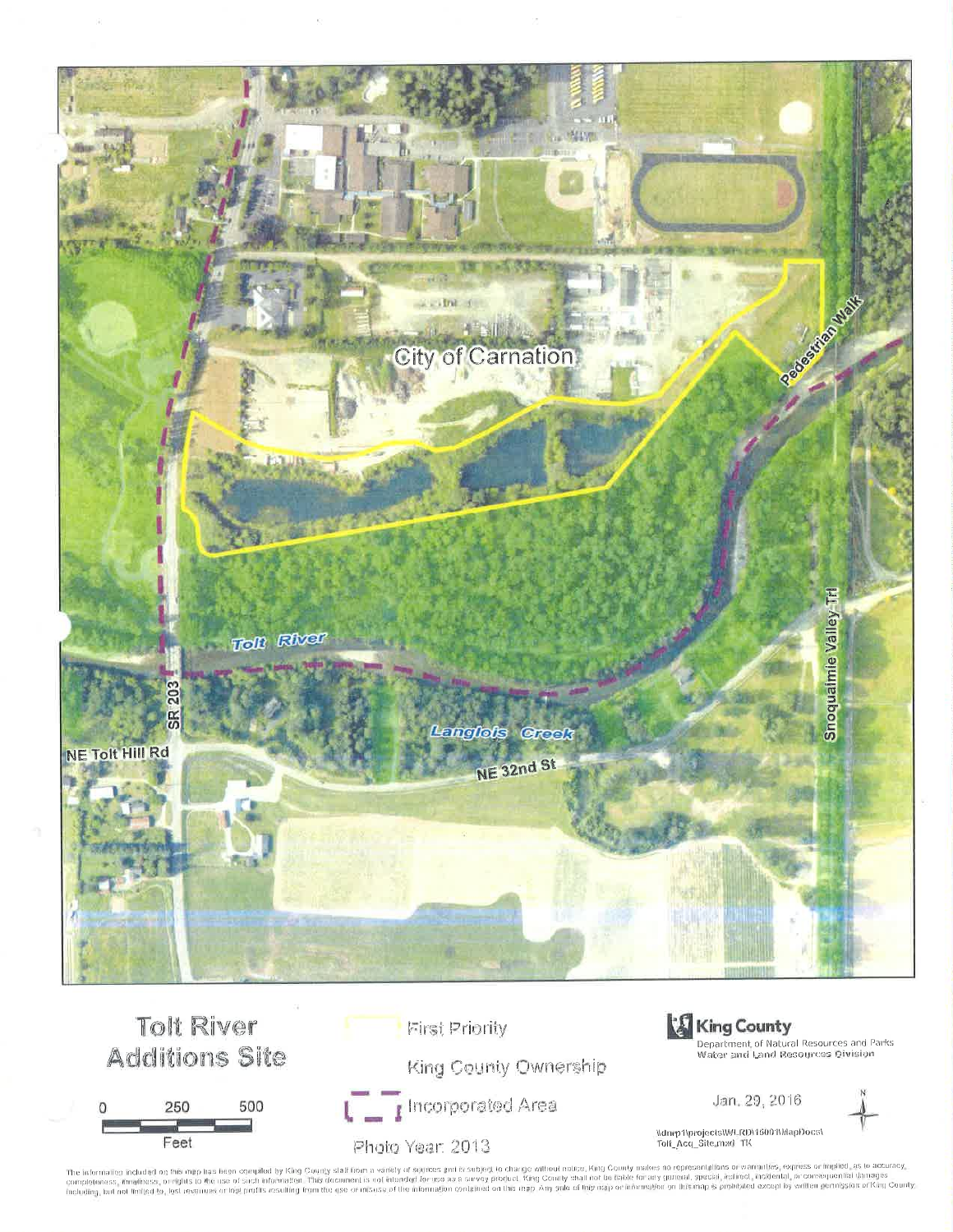

The information included on this map has been compiled by King County staff from a variety of sources and is subject to change without notice. King County makes no representations or warranties, express or implied, as to a